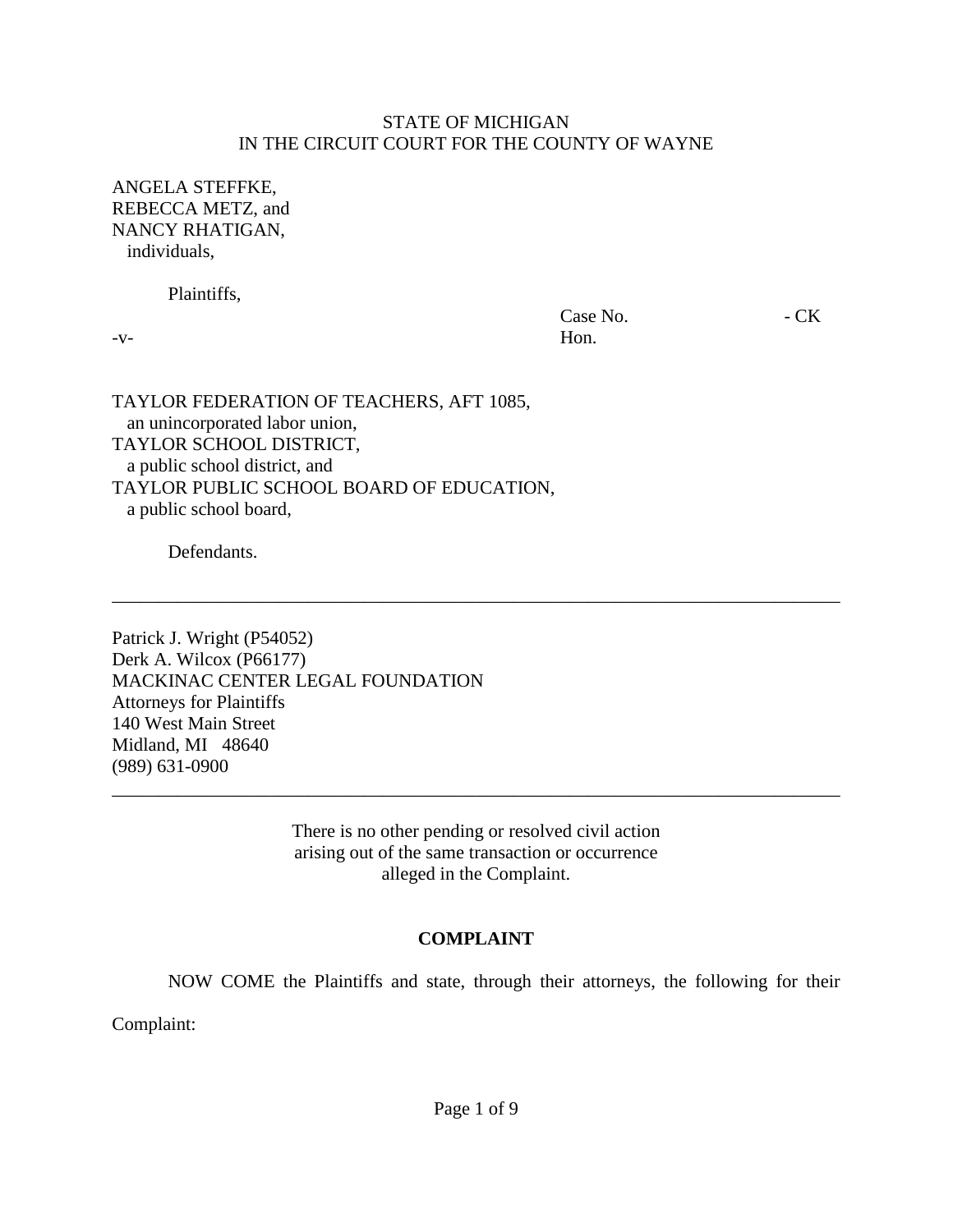#### **PARTIES AND JURISDICTION**

- 1. Plaintiff, ANGELA STEFFKE, is an individual who is an employee of defendant, TAYLOR SCHOOL DISTRICT.
- 2. Plaintiff, ANGELA STEFFKE, is a unionized employee in a bargaining unit whose representative is the defendant union, TAYLOR FEDERATION OF TEACHERS, AFT 1085.
- 3. Plaintiff, ANGELA STEFFKE resides in Lincoln Park, Wayne County, Michigan.
- 4. Plaintiff, REBECCA METZ, is an individual who is an employee of defendant, TAYLOR SCHOOL DISTRICT.
- 5. Plaintiff, REBECCA METZ, is a unionized employee in a bargaining unit whose representative is the defendant union, TAYLOR FEDERATION OF TEACHERS, AFT 1085.
- 6. Plaintiff, REBECCA METZ, resides in Taylor, Wayne County, Michigan.
- 7. Plaintiff, NANCY RHATIGAN, is an individual who is an employee of defendant, TAYLOR SCHOOL DISTRICT.
- 8. Plaintiff, NANCY RHATIGAN, is a unionized employee in a bargaining unit whose representative is the defendant union, TAYLOR FEDERATION OF TEACHERS, AFT 1085.
- 9. Plaintiff, NANCY RHATIGAN, resides in Livonia, Wayne County, Michigan.
- 10. Defendant TAYLOR FEDERATION OF TEACHERS, AFT 1085 (the "Union"), upon information and belief, is an unincorporated voluntary association labor union.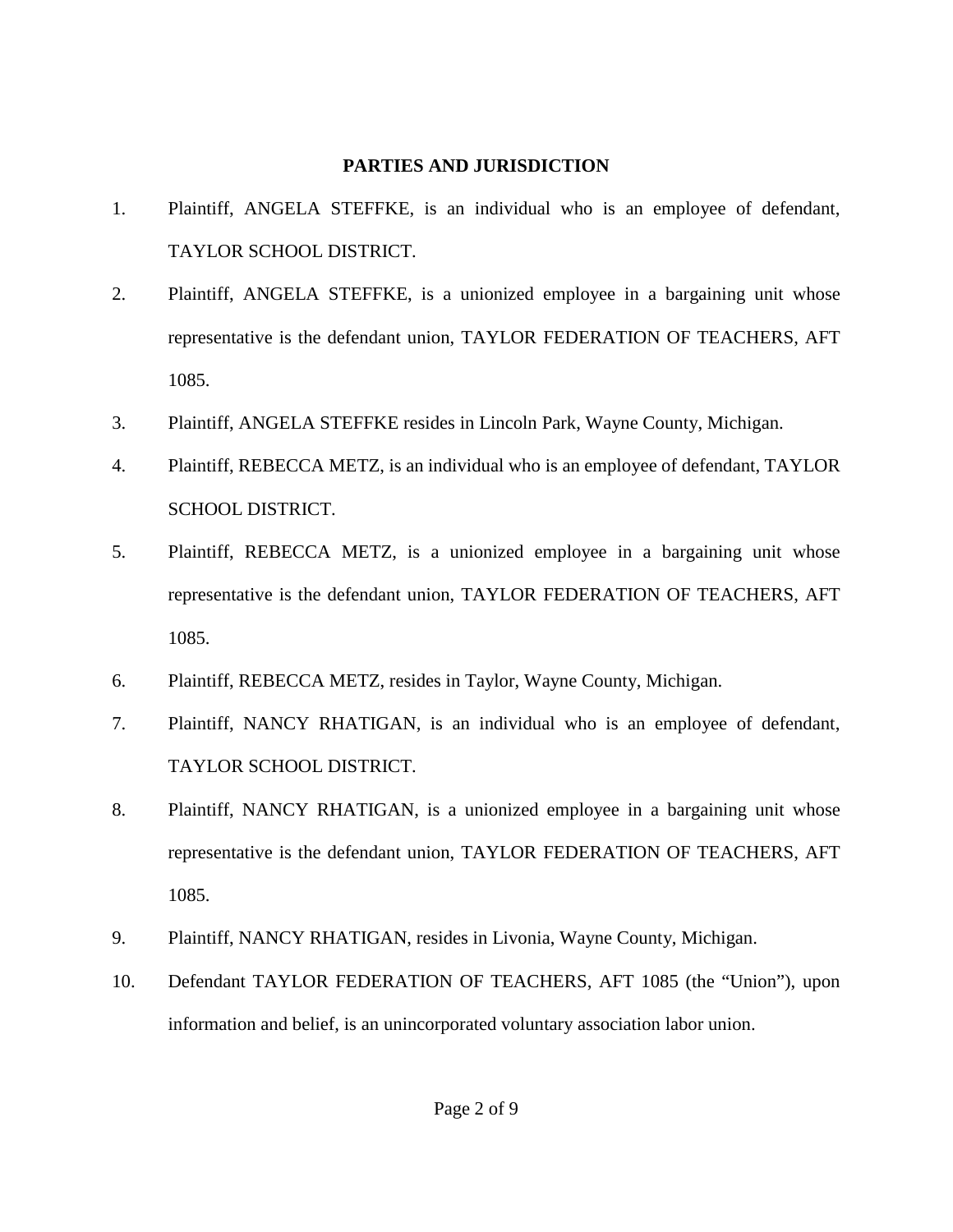- 11. Defendant Union is located in the City of Taylor, Wayne County, Michigan.
- 12. Defendant TAYLOR SCHOOL DISTRICT (the "School District") is the public school district for the City of Taylor, within the County of Wayne.
- 13. Defendant TAYLOR PUBLIC SCHOOL BOARD OF EDUCATION (the "School Board") is the board of education which governs the City of Taylor's public schools, within the County of Wayne.
- 14. Defendant School District is located in the City of Taylor, County of Wayne.
- 15. Defendant School Board is located in the City of Taylor, County of Wayne.
- 16. The collective bargaining agreements at issue in this matter were both entered into in Wayne County and are regarding matters of contractual obligations to be performed within Wayne County.
- 17. This complaint requests declaratory relief as authorized by MCR 2.605; and equitable relief over which this Court has jurisdiction.

# **GENERAL ALLEGATIONS**

- 18. Plaintiffs hereby incorporate the preceding paragraphs as though restated herein.
- 19. On or about January 24, 2013, the defendants entered into two separate tentative agreements (the "Agreements").
- 20. One of the Agreements was a collective bargaining agreement which, by its terms, expires on October 1, 2017 (the "Collective Bargaining Agreement"). A copy of the Collective Bargaining Agreement is attached to this complaint as Exhibit A.
- 21. This Collective Bargaining Agreement covers most of the terms and conditions of employment.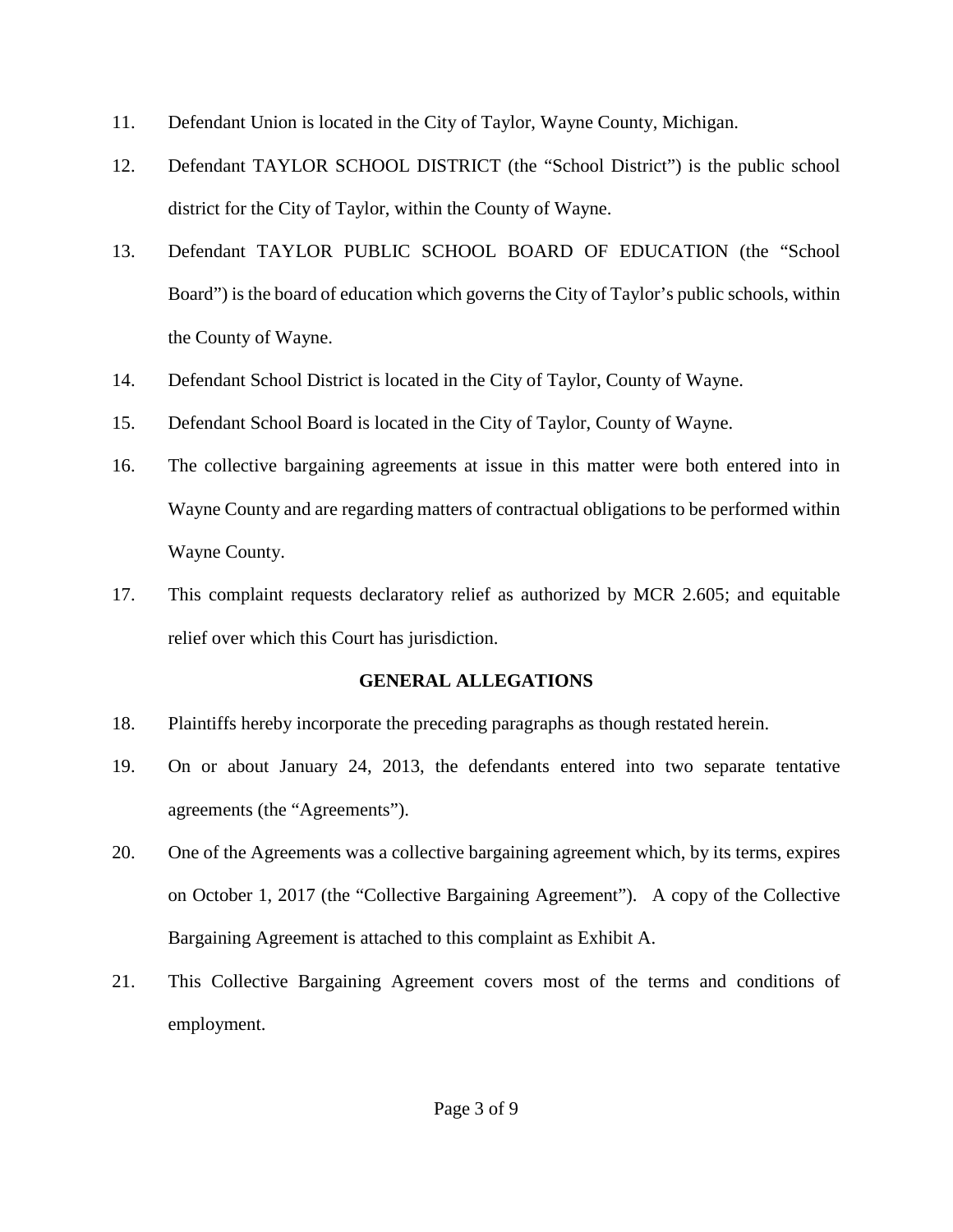- 22. One of the Agreements was a union security agreement which expires on July 1, 2023, the "Union Security Agreement." A copy of the Union Security Agreement is attached to this complaint as Exhibit B.
- 23. The Union Security Agreement, although it does not contain the terms and conditions of employment other than mandating union membership or the payment of agency fees, is labeled by the School Board and the Union a "collective bargaining agreement." "This agreement is understood to be a collective bargaining agreement separate and distinct from the agreement establishing, among other matters, wages, hours and working conditions." See Exhibit B, page 3, paragraph 2.
- 24. On or about February 6, 2013, the Union held a ratification vote meeting at which time both of the Agreements were ratified by the Union.
- 25. On or about February 11, 2013, the School Board held a ratification vote at which time both of the Agreements were ratified by the School Board and became effective.
- 26. The Union Security Agreement provides that "each person employed in the bargaining unit shall either become a member of the Taylor Federation of Teachers and pay dues required of members or agree to pay a service fee in an amount determined by the Union. A service fee will be deducted from the paychecks of persons who fail or refuse to do either." If the employee does not pay the dues or service fees then the employer shall either deduct the dues and fees involuntarily from the employee's paycheck or "The Employer will forthwith notify the individual employee that he or she is subject to discharge for the failure or refusal to either join the Union or to pay or arrange for payment of a service fee." See Exhibit B at page 1, paragraph  $1(b)(ii)$ .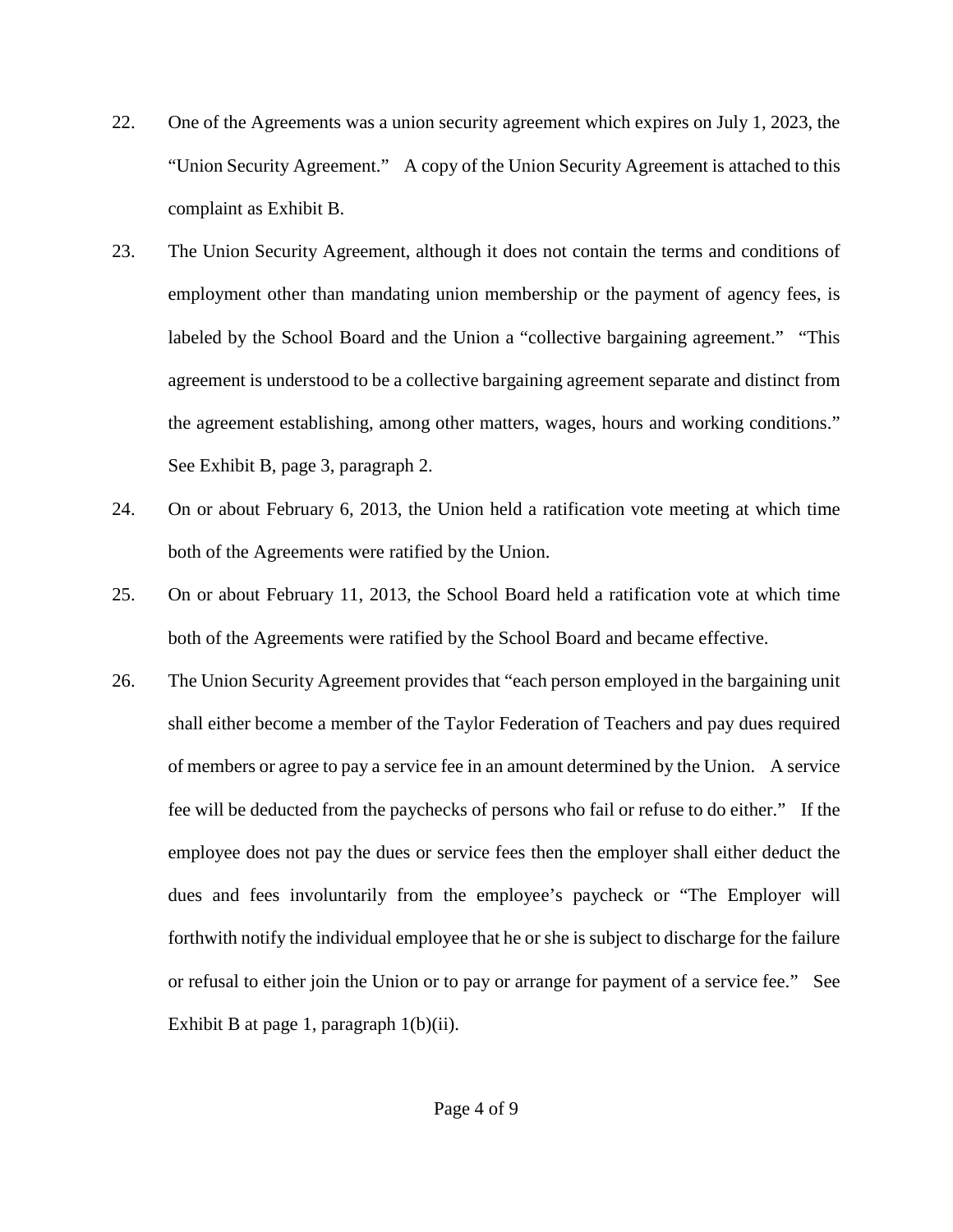- 27. On or about December 11, 2012, Michigan enacted Public Act 349 of 2012 affecting public employees, commonly known as Michigan's "Right To Work" law.
- 28. Michigan's Right To Work law would prohibit the enforcement of provisions such as those found in the Union Security Agreement which require the payment of dues or fees as a condition of employment.
- 29. The Union Security Agreement was created and ratified so that its execution would predate the Right To Work law, which goes into effect on March 28, 2013, and would therefore avoid the application of that law to plaintiffs' bargaining unit for the next ten years.
- 30. The Union Security Agreement was negotiated as a separate agreement from the Collective Bargaining Agreement.
- 31. The passage of the Collective Bargaining Agreement was not dependent on the passage of the Union Security Agreement.
- 32. The passage of the Union Security Agreement was not dependent on the passage of the Collective Bargaining Agreement.
- 33. The Union Security Agreement was ratified separately from the Collective Bargaining Agreement. See a copy of the Tentative Agreement, attached as Exhibit C, at page 2, where separate ratification votes were taken. See also Exhibit A, page 3, paragraph  $I(1)$ , where it states, "The union security clause will be ratified separately from the collective bargaining agreement by the Board of Education and the Taylor Federation of Teachers."
- 34. The two Agreements differ substantially on the key term of contract duration.
- 35. Plaintiffs have standing to challenge the subject Agreements because they are intended third-party beneficiaries.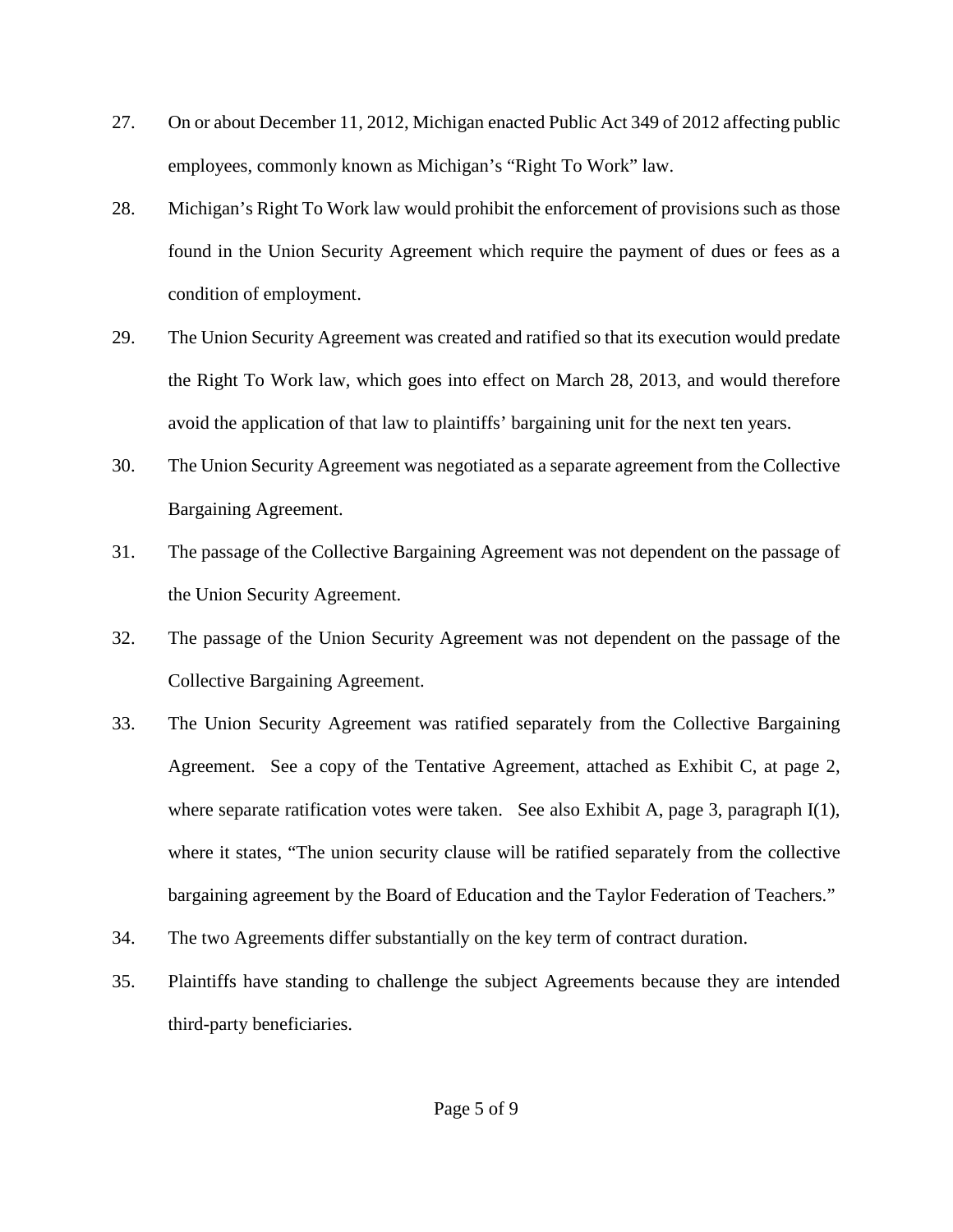36. Plaintiffs have standing because they are subject to the Union Security Agreement and are denied the ability to withdraw their financial support from the Union.

# **COUNT I**

# **THE UNION SECURITY AGREEMENT IS ILLEGAL**

#### **UNDER MICHIGAN'S STATUTES**

# **(ALL DEFENDANTS)**

- 37. Plaintiffs hereby incorporate the preceding paragraphs as though restated herein.
- 38. Michigan's statutory laws prohibit a term of a labor contract from exceeding the term of the collective bargaining agreement. MCL § 423.215b.
- 39. The Union Security Agreement, as agreed to by the Union and the School Board, contains a benefit which is meant to extend beyond the term of the collective bargaining agreement.
- 40. The term of the Union Security Agreement is contrary to Michigan's law.

# **COUNT II**

# **THE UNION SECURITY AGREEMENT IS VOID FOR LACK OF CONSIDERATION (ALL DEFENDANTS)**

- 41. Plaintiffs hereby incorporate the preceding paragraphs as though restated herein.
- 42. No new consideration was given for the Union Security Agreement
- 43. The only consideration provided in the Union Security Agreement is "labor peace and bargaining continuity which both parties acknowledge to be valuable to each of them."
- 44. "Labor peace" is the intended benefit and result of every collective bargaining agreement.
- 45. "Labor peace" is consideration that was already given for the Collective Bargaining Agreement.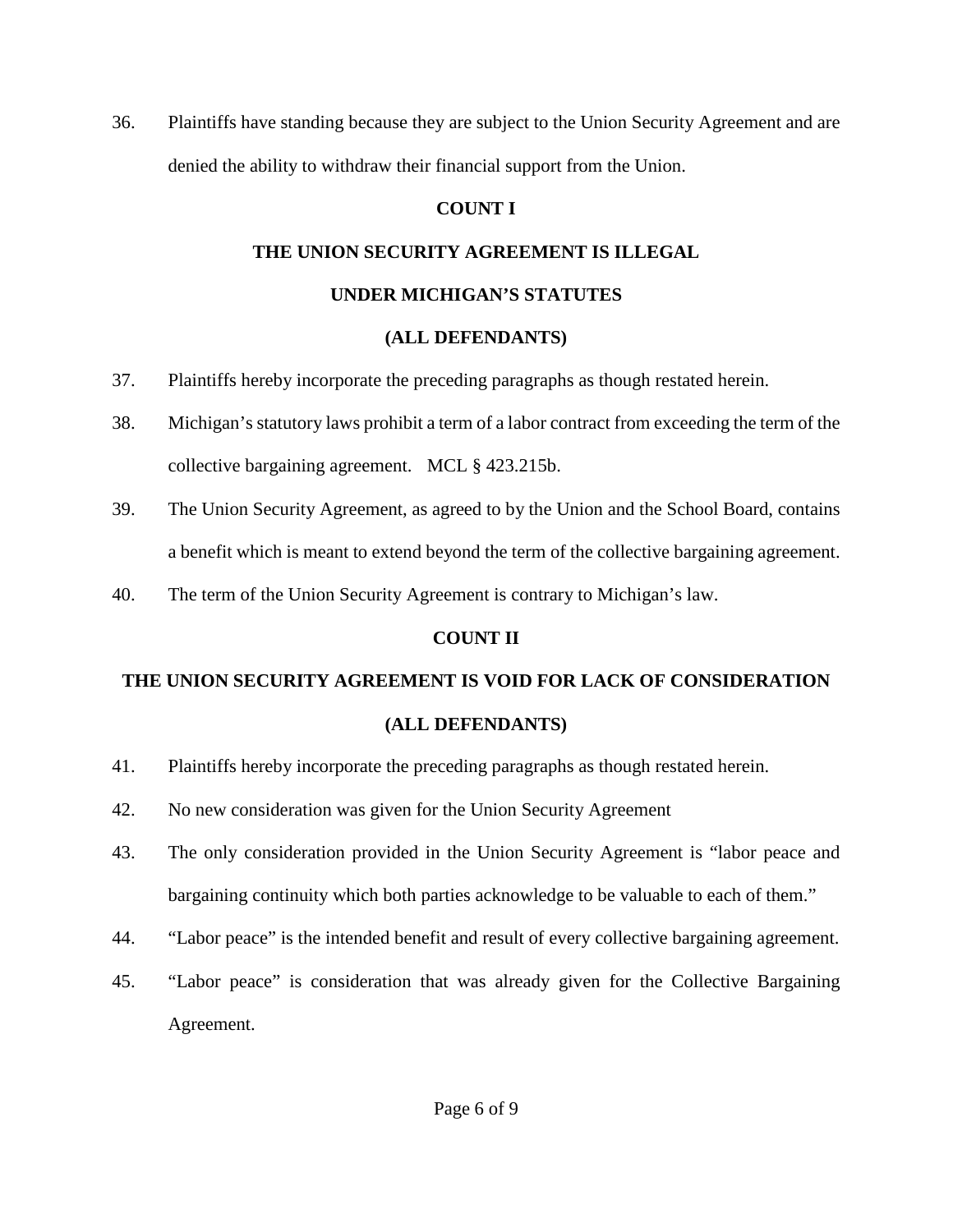- 46. The Collective Bargaining Agreement was ratified prior to the Union Security Agreement. See Exhibit C, where the Collective Bargaining Agreement was the first to be ratified.
- 47. The consideration of "bargaining continuity" cannot be given because it cannot be guaranteed for the ten-year duration of the Union Security Agreement.
- 48. Michigan law, MCL 423.214, provides that another union may be elected to be the representative of a bargaining unit three years after the beginning of a collective bargaining agreement.
- 49. Therefore, by law, the Union cannot provide the ten-year continuity that is stated as consideration.
- 50. Because the Union Security Agreement lacks consideration, the Agreement is void.

#### **COUNT III**

# **THE CONTRACT IS VOID WHERE ONE ELECTED BODY BINDS SUCCESSOR LEGISLATIVE BODIES**

# **(THE SCHOOL BOARD)**

- 51. Plaintiffs hereby incorporate the preceding paragraphs as though restated herein.
- 52. The defendant School Board has entered into a long-term Union Security Agreement lasting longer than a decade that will bind its successors.
- 53. The length of the Union Security Contract exceeds the length of any collective bargaining or employment agreement previously entered into by the School Board.
- 54. There is no valid reason for the ten-year length of the Union Security Agreement, other than to avoid compliance with Michigan's new right-to-work law.
- 55. Michigan's Supreme Court has recognized that; "a fundamental principle of the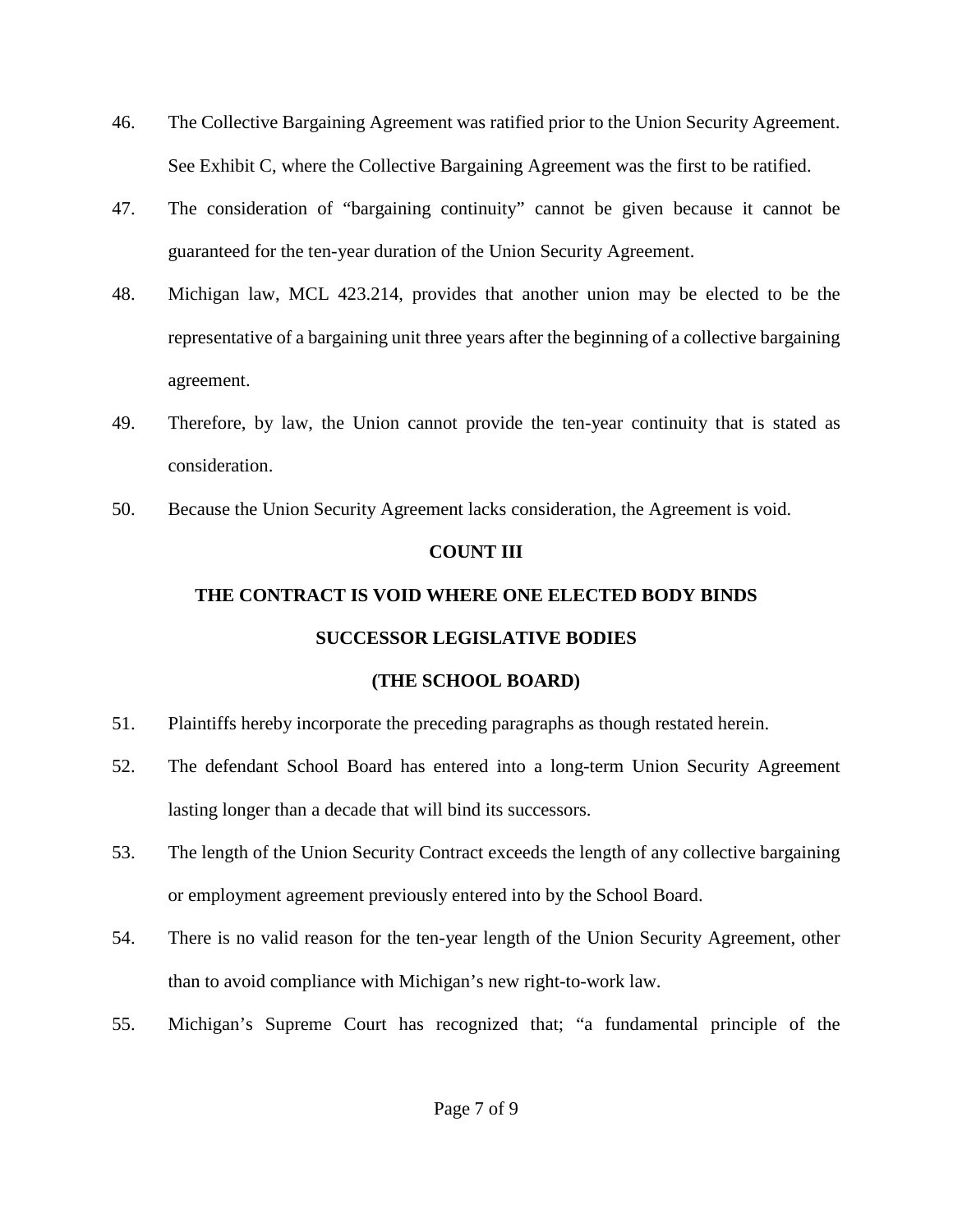jurisprudence of both the United States and this state is that one legislature cannot bind the power of a successive legislature…"

- 56. The School Board is an elected body.
- 57. By entering into a Union Security Agreement lasting ten years the School Board has bound it successors to a policy that cannot be altered through their legislative process.
- 58. Because successive school boards are bound by this Union Security Agreement beyond the short term, the Union Security Agreement violates a fundamental principle of jurisprudence governing elected bodies.

#### **RELIEF REQUESTED**

Plaintiffs request that this court grant them the following cumulative or alternate forms of relief:

a) A declaratory judgment that the Unions Security Agreement is void for violating Michigan's statutory laws;

b) A declaratory judgment that the Union Security Agreement is void for lack of consideration;

c) A declaratory judgment that the Union Security Agreement is void for binding successor school boards to a specific, unalterable public policy;

d) A declaratory judgment that the Union Security Agreement, as an integrated portion of the Collective Bargaining Agreement, cannot have an effective term longer than the Collective Bargaining Agreement and a reformation of the Union Security Agreement which recognizes that the effective duration of the Union Security Agreement must be the same four years as the Collective Bargaining Agreement;

e) An order placing Plaintiffs' union dues or fees in escrow starting March 28, 2013, until this